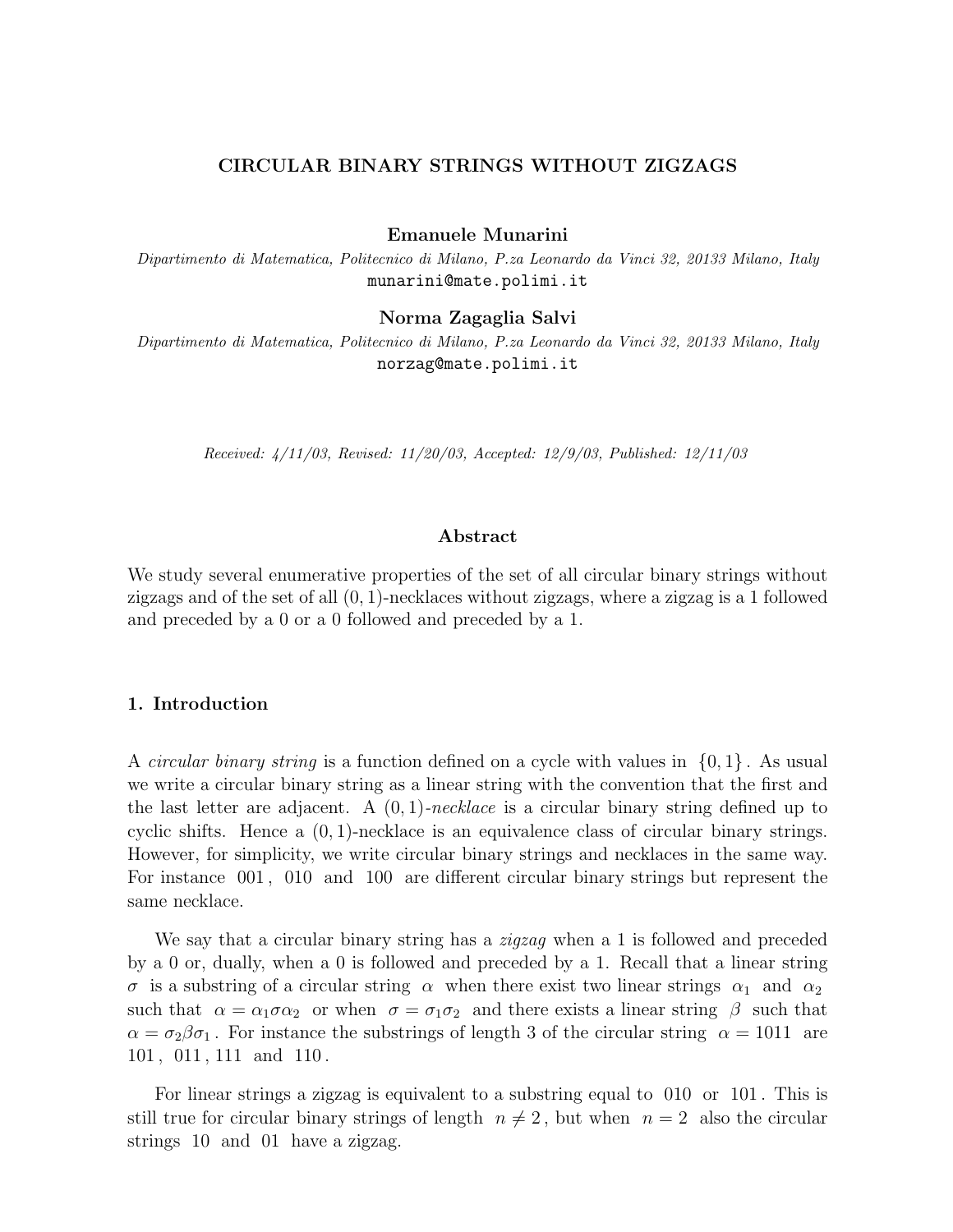The aim of this paper is to obtain enumerative properties for the circular binary strings without zigzags and for the  $(0, 1)$ -necklaces without zigzags. Specifically we obtain the recurrences, the generating series and several explicit formulas for the numbers  $z_{m,n}$  of all circular binary strings without zigzags with  $m<sup>1</sup>$ 's and  $n<sup>0</sup>$ 's and in particular for the numbers  $z_n = z_{n,n}$  of central strings. In particular for the numbers  $z_n$  we also give a first-order asymptotic formula.

Then we consider the infinite matrix  $Z = [z_{i,j}]_{i,j\geq 0}$  and we prove that it can be decomposed as  $LTL<sup>t</sup>$  where L is a lower triangular matrix and T is a tridiagonal matrix. Both such matrices have non-negative integer entries. Moreover we show that the lower triangular matrix  $R = [r_{i,j}]_{i,j \geq 0}$ , where  $r_{i,j} = z_{i,i-j}$  for  $i \geq j$ ,  $i \neq 0$ ,  $r_{0,0} = 1$  and  $r_{i,j} = 0$  otherwise, is a Riordan matrix [13].

Finally we consider the cyclic species of all circular binary strings without zigzags and we prove that it can be decomposed as a suitable composition of species. Such a decomposition passes to types allowing to obtain an explicit formula for the numbers  $\widetilde{z}_{m,n}$  of all  $(0, 1)$ -necklaces without zigzags with m 1's and n 0's.

In [11] we studied the same problem for linear binary strings. Both the problems, for linear and circular strings, were posed by Jie Wu in the particular case in which the number of 1's is equal to the number of 0's. See [3] for an algorithmic approach to this particular case for linear strings.

## **2. Explicit formulas and generating functions**

Let  $\mathcal Z$  be the set of all circular binary strings without zigzags. Then let  $\mathcal Z_{m,n}$  be the set of all strings in  $\mathcal Z$  with m 1's and n 0's and let  $z_{m,n} = |\mathcal Z_{m,n}|$ . The conjugate string  $\bar{\alpha}$  of a binary string  $\alpha$  is the string obtained by interchanging 0 and 1 in α. For instance, if  $\alpha = 100110$  then  $\overline{\alpha} = 011001$ . Clearly conjugation establishes a bijection between  $\mathcal{Z}_{m,n}$  and  $\mathcal{Z}_{n,m}$  which implies the symmetry  $z_{m,n} = z_{n,m}$ .

**First formula.** Here we give a canonical decomposition for the strings in  $\mathcal{Z}_{m,n}$  similar to the one used in [11] for linear strings. Let  $\alpha$  be any string in  $\mathcal{Z}_{m,n}$ . Since  $\alpha$  has no zigzags, each maximal block of 1's and 0's has length at least two, except possibly for the first and the last maximal block. This implies that  $\alpha$  can be uniquely decomposed as a product of strings of the form 01, 10,  $0 \cdots 0$ ,  $1 \cdots 1$  in one of the following way

$$
(1 \cdots 1)(10)(0 \cdots 0)(01)(1 \cdots 1) \cdots
$$

$$
(0 \cdots 0)(01)(1 \cdots 1)(10)(0 \cdots 0) \cdots
$$

where any block 01 is followed by a block  $1 \cdots 1$  and is preceded by a block  $0 \cdots 0$ , and dually any block 10 is followed by a block  $0 \cdots 0$  and is preceded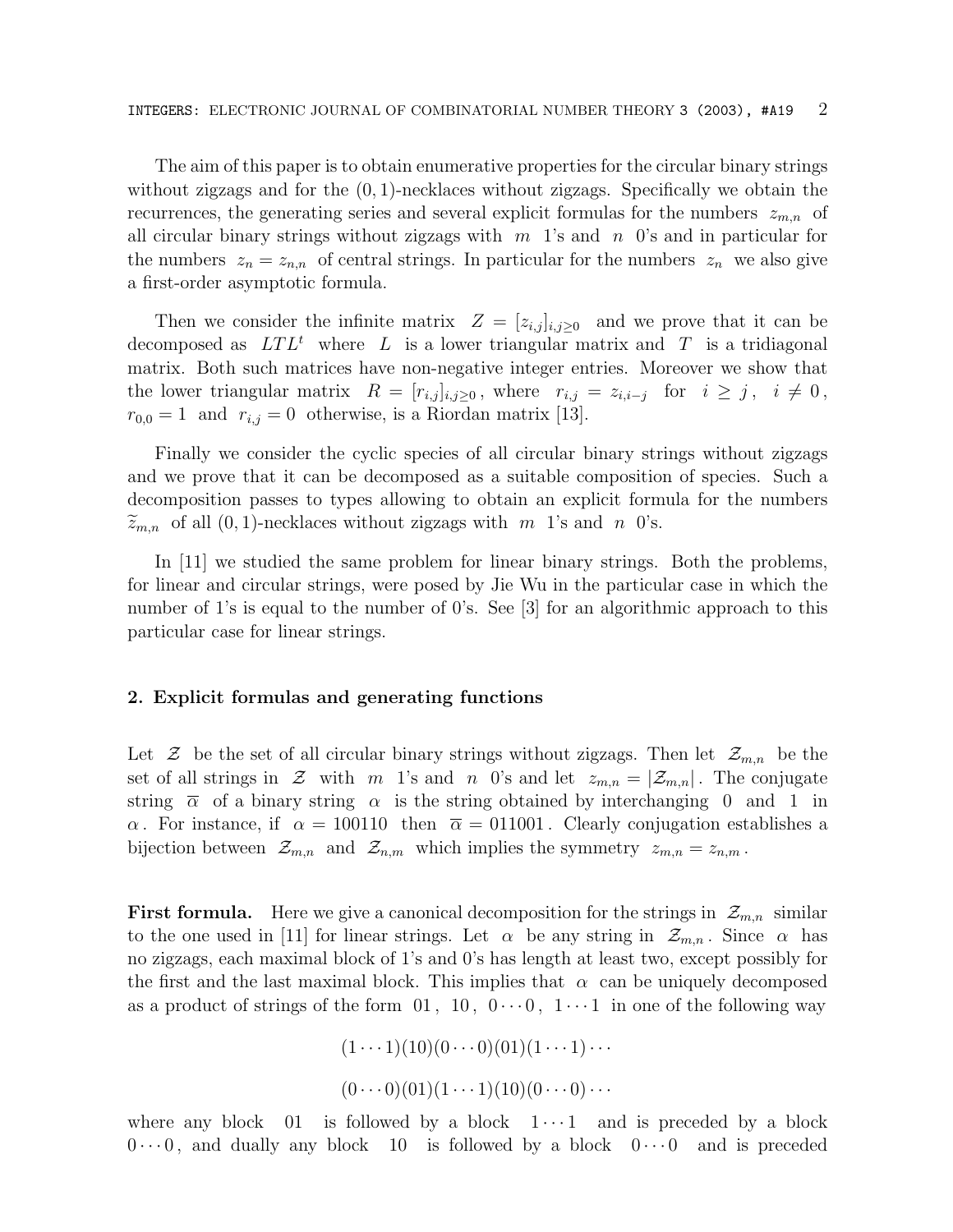by a block  $1 \cdots 1$ . For instance, the string  $\alpha = 000011110001100$  decomposes as  $\alpha = (000)(01)(11)(10)(0)(01)(10)(0)$ . We say that 01 and 10 are the *principal blocks*. The non principal blocks can also be empty.

To enumerate all the stings in  $\mathcal{Z}_{m,n}$  we have to consider two cases, according to the parity of the number of principal blocks. Suppose first there are  $2k$  (with  $k \ge 1$ ) principal blocks. Then to obtain all the strings  $\alpha$  of the form

$$
\boxed{0\cdots 0}\boxed{01}\boxed{1\cdots 1}\boxed{10}\boxed{0\cdots 0}\ \cdots \ \boxed{01}\boxed{1\cdots 1}\boxed{10}\boxed{0\cdots 0}
$$

we fix the principal blocks and then we distribute  $m - 2k$  1's in k places and  $n - 2k$ 0's in  $k+1$  places. Hence the total number of the strings of this form is

$$
\binom{k}{m-2k} \binom{k+1}{n-2k}.
$$
\n(1)

Similarly, the total number of the strings  $\alpha$  of the form

$$
\boxed{1\cdots1}\boxed{10}\boxed{0\cdots0}\boxed{01}\boxed{1\cdots1}\cdots \boxed{10}\boxed{0\cdots0}\boxed{01}\boxed{1\cdots1}
$$

turns out to be

$$
\left(\!\!\begin{array}{c}k+1\\m-2k\end{array}\!\!\right)\!\left(\!\!\begin{array}{c}k\\n-2k\end{array}\!\!\right).
$$
\n(2)

Suppose now that  $\alpha$  contains  $2k+1$  principal blocks. Then  $\alpha$  has one of the following forms:

$$
\underbrace{|0\cdots0|}\underbrace{|0|}\underbrace{|01|}\underbrace{|1\cdots1|}\underbrace{|10|}\underbrace{|0\cdots0|}\cdots\underbrace{|01|}\underbrace{|1|}\underbrace{|1\cdots1|}
$$
  

$$
\underbrace{|1\cdots1|}\underbrace{|1|}\underbrace{|10|}\underbrace{|0\cdots0|}\underbrace{|01|}\underbrace{|1\cdots1|}\cdots\underbrace{|10|}\underbrace{|0|}\underbrace{|0\cdots0|}
$$

In both cases we have  $m - 2k - 2$  1's to distribute in  $k + 1$  places and  $n - 2k - 2$  0's to distribute in  $k+1$  places. Then the total number of the strings of this second case is equal to

$$
2\left(\binom{k+1}{m-2k-2}\right)\left(\binom{k+1}{n-2k-2}\right). \tag{3}
$$

All this implies the identity

$$
z_{m,n} = \sum_{k\geq 1} {k \choose m-2k} {k+1 \choose n-2k} + \sum_{k\geq 1} {k+1 \choose m-2k} {k \choose n-2k} + 2 \sum_{k\geq 0} {k+1 \choose m-2k-2} {k+1 \choose n-2k-2}.
$$
 (4)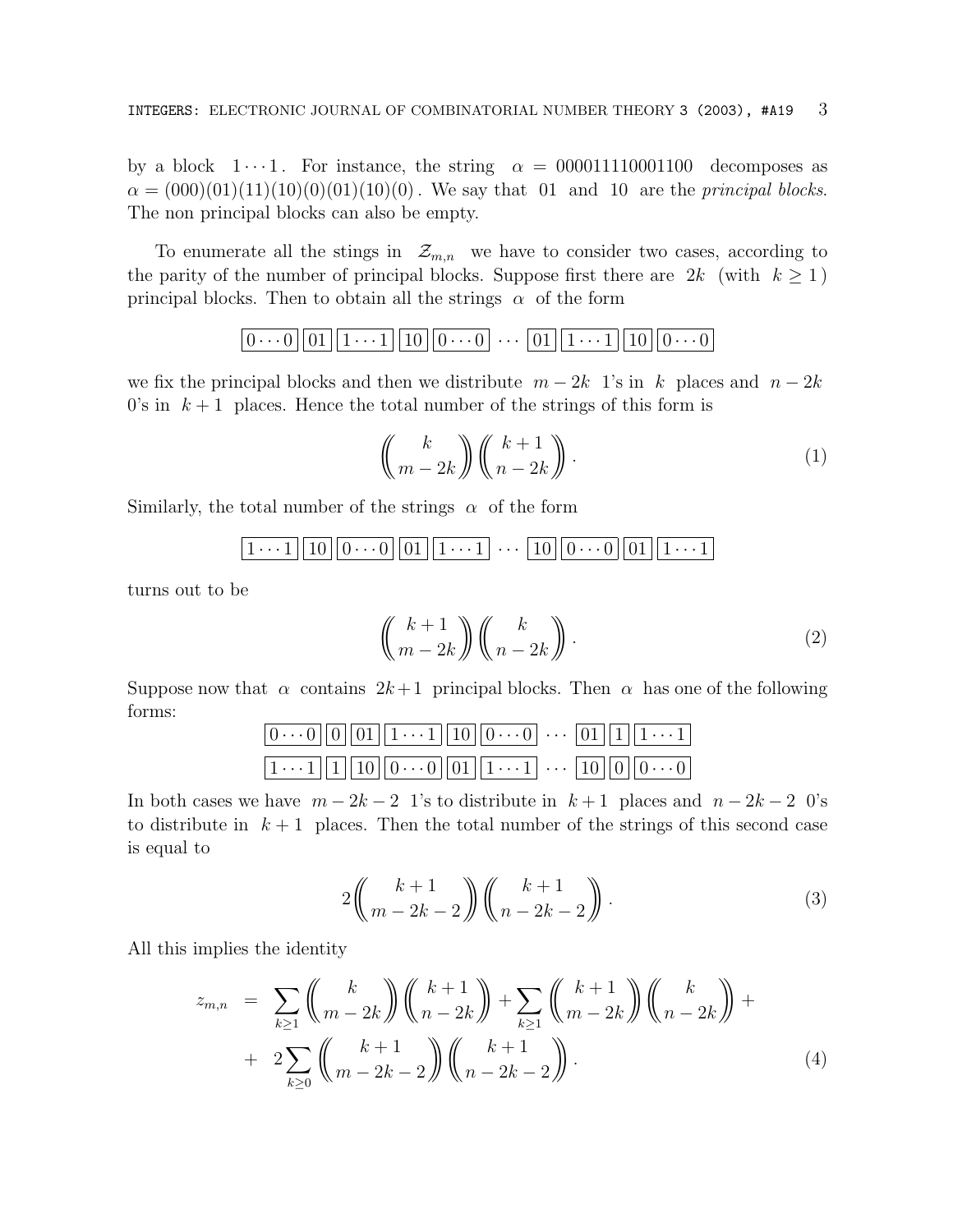**Generating series.** To obtain the generating series for the numbers  $z_{m,n}$  we use the Schützenberger symbolic method  $[12, 4]$ . The above analysis also implies that the set  $\mathcal Z$ , considered as a language, is given by

$$
Z = 0^+ + 1^+ + \sum_{k \ge 1} \underbrace{0^*(01)1^*(10) \cdots (01)1^*(10)0^*}_{2k \text{ principal blocks}} + \sum_{k \ge 1} \underbrace{1^*(10)0^*(01) \cdots (10)0^*(01)1^*}_{2k \text{ principal blocks}} + \sum_{k \ge 0} \underbrace{0^*(0)(01)1^*(10) \cdots (10)0^*(01)(1)1^*}_{2k+1 \text{ principal blocks}} + \sum_{k \ge 0} \underbrace{1^*(1)(10)0^*(01) \cdots (01)1^*(10)(0)0^*}_{2k+1 \text{ principal blocks}}
$$

where  $0^* = {\varepsilon, 0, 00, 000, \dots}$ ,  $0^+ = 0^* \setminus {\varepsilon}$ , etc. Substituting 1 and 0 with the indeterminates  $x$  and  $y$  respectively, the above identity yields the following geometric series

$$
Z(x,y) = \sum_{m,n\geq 0} z_{m,n} x^m y^n
$$
  
= 
$$
\frac{x}{1-x} + \frac{y}{1-y} + \sum_{k\geq 1} \frac{x^{2k}}{(1-x)^k} \frac{y^{2k}}{(1-y)^{k+1}} +
$$
  
+ 
$$
\sum_{k\geq 1} \frac{x^{2k}}{(1-x)^{k+1}} \frac{y^{2k}}{(1-y)^k} + 2 \sum_{k\geq 0} \frac{x^{2k+2}}{(1-x)^{k+1}} \frac{y^{2k+2}}{(1-y)^{k+1}}
$$

which turns out to be equal to

$$
Z(x,y) = \frac{x+y-2xy+4x^2y^2}{1-x-y+xy-x^2y^2}.
$$
\n(5)

The form of this series immediately implies the recurrence

$$
z_{m+2,n+2} = z_{m+1,n+2} + z_{m+2,n+1} - z_{m+1,n+1} + z_{m,n} + 4\delta_{m,0}\delta_{n,0}
$$
(6)

where  $\delta_{n,k}$  is the usual Kronecker delta.

**Second formula.** The formal series (5) yields another expression for the coefficients  $z_{m,n}$ . First notice that it can be rewritten as

$$
Z(x,y) = -1 + \frac{1+xy+x^2y^2}{1-x-y+xy-x^2y^2} - 2\frac{xy-x^2y^2}{1-x-y+xy-x^2y^2}.
$$

Since we have

$$
\frac{1+xy+x^2y^2}{1-x-y+xy-x^2y^2} = \frac{1}{(1-x)(1-y)} \frac{1+xy+x^2y^2}{1-\frac{x^2}{1-x}} =
$$
\n
$$
= \sum_{k\geq 0} \frac{x^{k-[k/3]}}{(1-x)^{\lfloor k/3 \rfloor+1}} \frac{y^{k-[k/3]}}{(1-y)^{\lfloor k/3 \rfloor+1}}
$$
\n
$$
= \sum_{m,n\geq 0} \left[ \sum_{k\geq 0} {m-k+2\lfloor k/3 \rfloor \choose \lfloor k/3 \rfloor} {n-k+2\lfloor k/3 \rfloor \choose \lfloor k/3 \rfloor} \right] x^m y^n
$$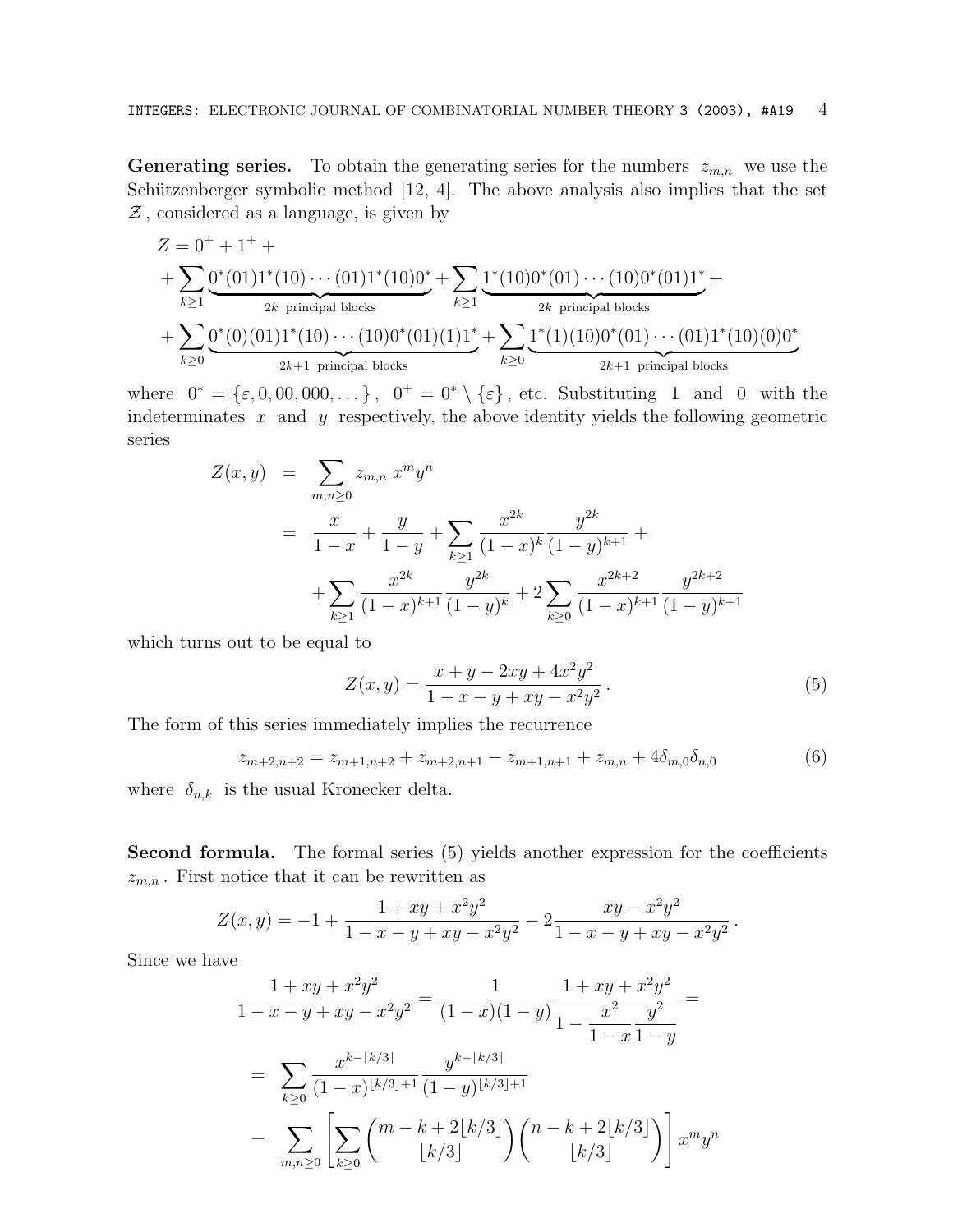| $z_{m,n}$      | $\left( \right)$ |                  | $\overline{2}$   | 3        | 4  | 5   | 6   | 7   | 8        | 9    | 10   |
|----------------|------------------|------------------|------------------|----------|----|-----|-----|-----|----------|------|------|
| 0              | $\left( \right)$ |                  |                  |          | 1  | 1   | 1   | 1   | 1        | 1    | 1    |
| $\mathbf{1}$   |                  | $\left( \right)$ | $\left( \right)$ | $\theta$ | 0  | 0   | 0   | 0   | $\theta$ | 0    | 0    |
| $\overline{2}$ |                  | $\left( \right)$ | 4                | 5        | 6  | 7   | 8   | 9   | 10       | 11   | 12   |
| 3              |                  | $\left( \right)$ | 5                | 6        | 7  | 8   | 9   | 10  | 11       | 12   | 13   |
| 4              |                  | $\left( \right)$ | 6                | 7        | 12 | 18  | 25  | 33  | 42       | 52   | 63   |
| 5              |                  | 0                | 7                | 8        | 18 | 30  | 44  | 60  | 78       | 98   | 120  |
| 6              | 1                | 0                | 8                | 9        | 25 | 44  | 70  | 104 | 147      | 200  | 264  |
| 7              |                  |                  | 9                | 10       | 33 | 60  | 104 | 168 | 255      | 368  | 510  |
| 8              |                  |                  | 10               | 11       | 42 | 78  | 147 | 255 | 412      | 629  | 918  |
| 9              |                  |                  |                  | 12       | 52 | 98  | 200 | 368 | 629      | 1014 | 1558 |
| 10             |                  |                  | 12               | 13       | 63 | 120 | 264 | 510 | 918      | 1558 | 2514 |

Figure 1: Numbers of circular binary strings without zigzags.

and

$$
\frac{xy - x^2y^2}{1 - x - y + xy - x^2y^2} = \frac{1}{(1 - x)(1 - y)} \frac{xy - x^2y^2}{1 - \frac{x^2}{1 - x}} =
$$
\n
$$
= \sum_{k \ge 0} (-1)^k \frac{x^{k+1}}{(1 - x)^{\lfloor k/2 \rfloor + 1}} \frac{y^{k+1}}{(1 - y)^{\lfloor k/2 \rfloor + 1}}
$$
\n
$$
= \sum_{m,n \ge 0} \left[ \sum_{k \ge 0} {m - \lfloor k/2 \rfloor - 1 \choose \lfloor k/2 \rfloor} {n - \lfloor k/2 \rfloor - 1 \choose \lfloor k/2 \rfloor} (-1)^k \right] x^m y^n,
$$

then, for  $m, n \neq 0$ , we have the identity

$$
z_{m,n} = \sum_{k\geq 0} {m-k+2\lfloor k/3 \rfloor \choose \lfloor k/3 \rfloor} {n-k+2\lfloor k/3 \rfloor \choose \lfloor k/3 \rfloor} +
$$
  

$$
-2 \sum_{k\geq 0} {m-\lceil k/2 \rceil - 1 \choose \lfloor k/2 \rfloor} {n-\lceil k/2 \rceil - 1 \choose \lfloor k/2 \rfloor} (-1)^k.
$$
 (7)

Total number of circular binary strings without zigzags. Let  $s_n$  be the total number of all circular binary strings without zigzags of length  $n$ . Then the generating series  $S(t) = \sum_{n\geq 0} s_n t^n$  of these numbers is given by

$$
S(t) = Z(t,t) = \frac{2t - 2t^2 + 4t^4}{1 - 2t + t^2 - t^4} = \frac{2t(1 - t + 2t^3)}{(1 - t - t^2)(1 - t + t^2)}.
$$
\n(8)

Since  $(1 - 2t + t^2 - t^4)S(t) = 2t - 2t^2 + 4t^4$ , we have the linear recurrence

$$
s_{n+4} = 2s_{n+3} - s_{n+2} + s_n + 4\delta_{n,0} \,. \tag{9}
$$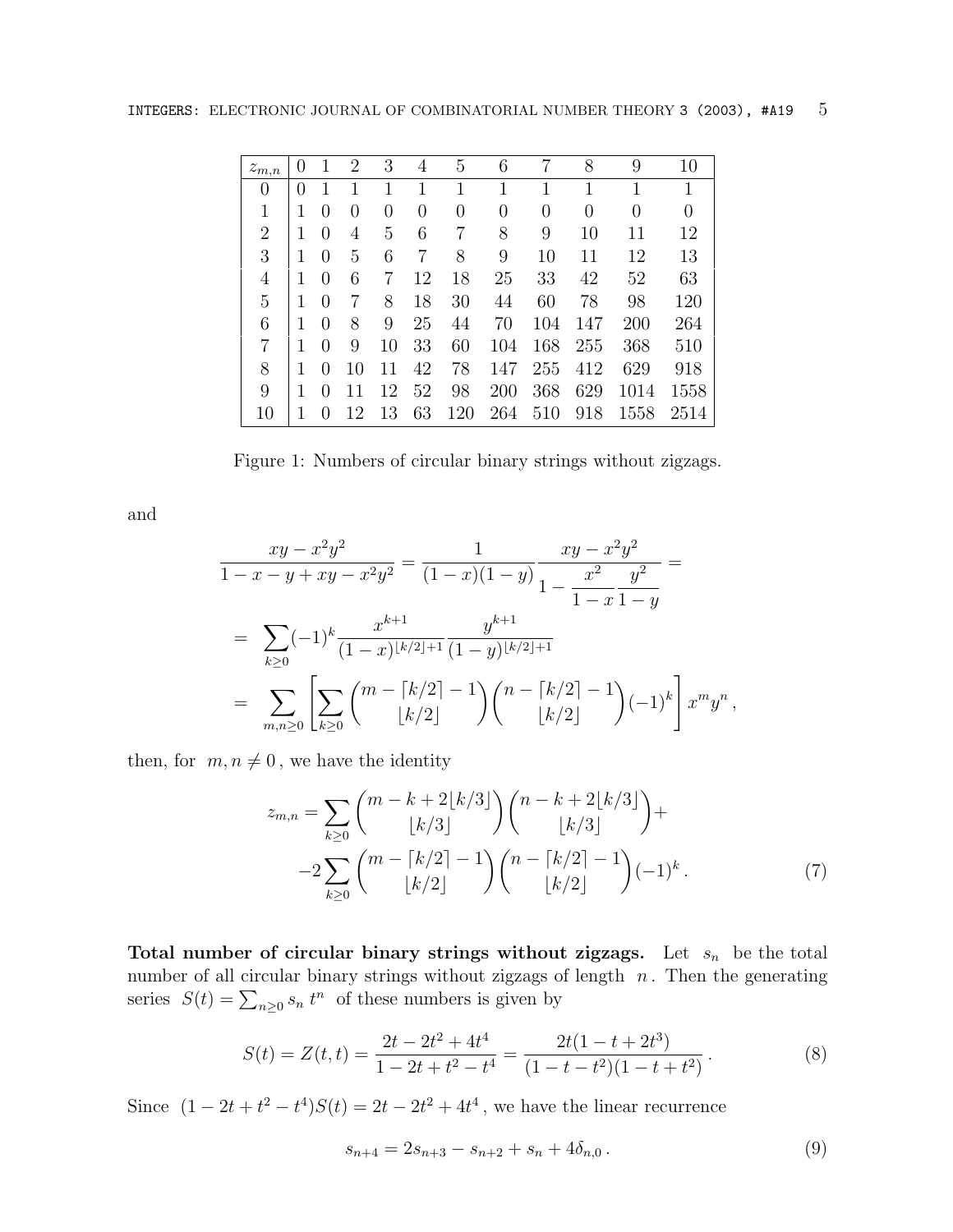The first few terms of this sequence are: 0, 2, 2, 2, 6, 12, 20, 30, 46, 74, 122, 200, 324, 522, 842, 1362, 2206, 3572, 5780, 9350, 15126, 24474. Moreover, since series (8) can be written as

$$
S(t) = \frac{2-t}{1-t-t^2} + \frac{2-t}{1-t+t^2} - 4 = \sum_{n\geq 0} L_n t^n + \sum_{n\geq 0} H_n t^n - 4,
$$

we have that  $s_n = L_n + H_n - 4\delta_{n,0}$  where the  $L_n$ 's are Lucas numbers and the  $H_n$ 's are the numbers defined by the recurrence  $H_{n+2} = H_{n+1} - H_n$  with the initial values  $H_0 = 2$  and  $H_1 = 1$ . It is easy to see that the sequence  $\{H_n\}_n$  is periodic with period  $2, 1, -1, -2, -1, 1$ .

## **3. Central strings**

We say that a circular binary string is *central* when the number of 1's is equal to the number of 0's. Let  $z_n$  be the number of all central circular binary strings without zigzags, with length  $2n$ . The first few values of  $z_n$  are: 0, 2, 4, 6, 12, 30, 70, 168, 412, 1014, 2514, 6270, 15702, 39468, 99516, 251586, 637500. Identities (4), (7), (25) immediately imply that

$$
z_n = 2\sum_{k\geq 1} \binom{k}{n-2k} \binom{k+1}{n-2k} + 2\sum_{k\geq 0} \binom{k+1}{n-2k-2}^2 \tag{10}
$$

$$
z_n = \sum_{k\geq 0} {n-k+2\lfloor k/3 \rfloor \choose \lfloor k/3 \rfloor}^2 - 2 \sum_{k\geq 0} {n-\lceil k/2 \rceil - 1 \choose \lfloor k/2 \rfloor}^2 (-1)^k
$$
(11)

$$
z_n = \sum_{k \ge 0} \binom{n-k-2}{k}^2 \frac{2n}{k+1}.
$$
 (12)

Now we will find the geometric series, a recurrence and a first-order asymptotic formula for the numbers  $z_n$ . The geometric series of the numbers  $z_n$  is the diagonal series of (5) and, by Cauchy's integral theorem, is given by [2, 8, 15, 7]

$$
z(t) = \sum_{n\geq 0} z_n t^n = \frac{1}{2\pi i} \oint Z\left(z, \frac{t}{z}\right) \frac{dz}{z}
$$

$$
= \frac{1}{2\pi i} \oint \frac{z^2 - (2t - 4t^2)z + t}{-z(z^2 - (1 + t - t^2)z + t)} dz
$$

where the integral is taken over a simple contour containing all the singularities  $s(t)$  of the series such that  $s(t) \to 0$  as  $t \to 0$ . The polynomial  $z^2 - (1 + t - t^2)z + t$  at the denominator has roots

$$
z^{\pm} = \frac{1+t-t^2 \pm \sqrt{(1+t-t^2)^2 - 4t}}{2}
$$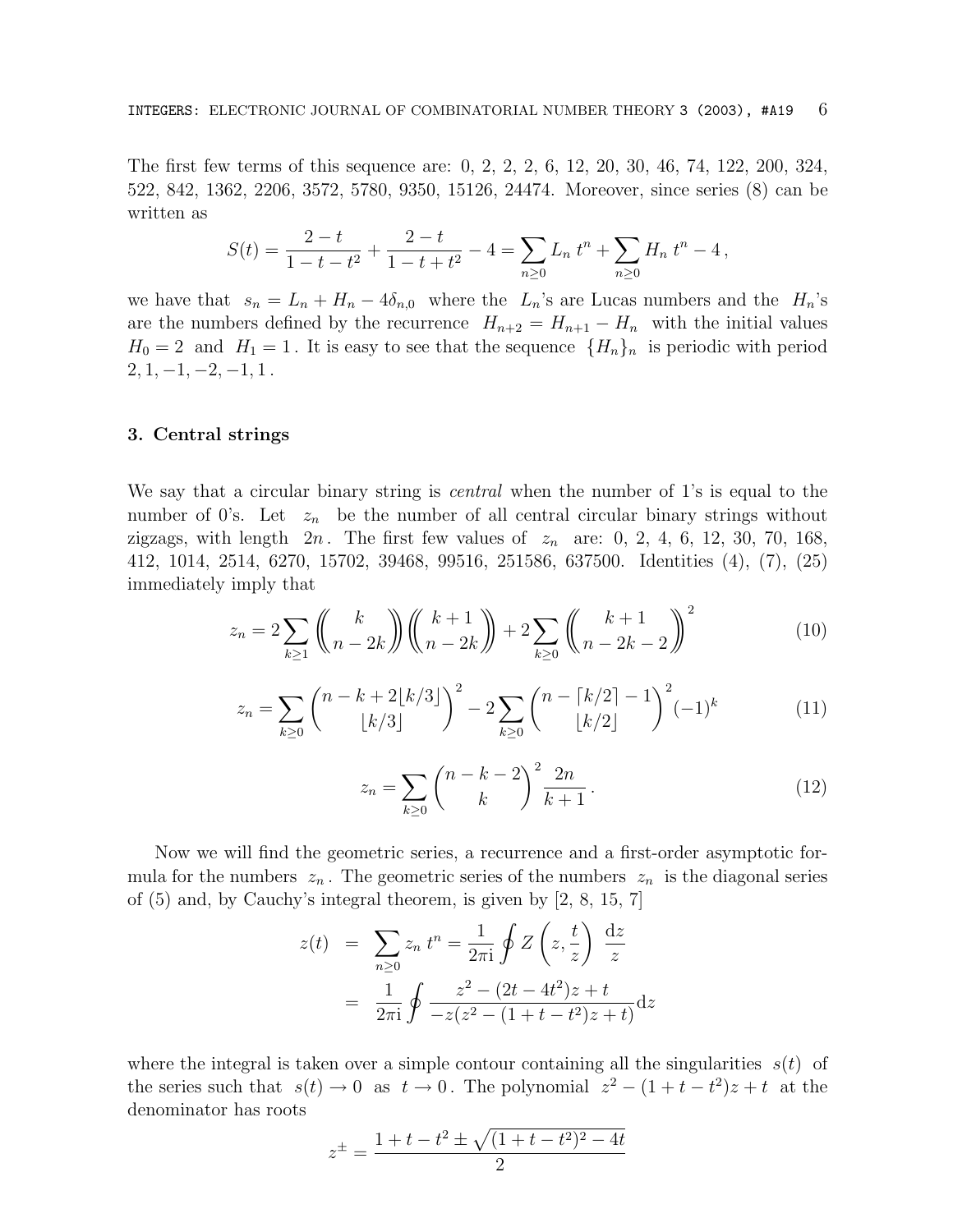of which only  $z^- \to 0$  as  $t \to 0$ . Hence  $z = 0$  and  $z = z^-$  are the only poles (of first order) which tend to zero as  $t \to 0$ . By the residue theorem, we have

$$
z(t) = \lim_{z \to 0} \frac{z^2 - (2t - 4t^2)z + t}{-(z^2 - (1 + t - t^2)z + t)} + \lim_{z \to z^-} \frac{z^2 - (2t - 4t^2)z + t}{-z(z - z^+)}
$$

that is

$$
z(t) = \frac{1 - t + 3t^2 - \sqrt{1 - 2t - t^2 - 2t^3 + t^4}}{\sqrt{1 - 2t - t^2 - 2t^3 + t^4}}.
$$
\n(13)

Now to obtain a recurrence for the numbers  $z_n$  we rewrite identity (13) as

$$
\sqrt{1-2t-t^2-2t^3+t^4} = \frac{(1-2t-t^2-2t^3+t^4)(z(t)+1)}{1-t+3t^2}.
$$

Then, differentiating such an identity, we obtain the identity

$$
(1 - 3t + 4t2 - 7t3 - 7t5 + 3t6)z'(t) +
$$
  
-(8t - 6t<sup>2</sup> - 6t<sup>3</sup> - 2t<sup>4</sup>)z(t) - 8t + 6t<sup>2</sup> + 6t<sup>3</sup> + 2t<sup>4</sup> = 0

which implies the linear recurrence

$$
(n+6)z_{n+6} - 3(n+5)z_{n+5} + 4(n+2)z_{n+4} +
$$
  
-(7n+15)z\_{n+3} + 6z\_{n+2} - (7n+5)z\_{n+1} + 3nz\_n = 0. (14)

Finally we give a first-order asymptotic formula for  $z_n$ . Recall ([1] p. 252) that given a complex number  $\xi \neq 0$  and a complex function  $f(t)$  analytic at the origin, if  $f(t) = (1 - t/\xi)^{-\alpha} \psi(t)$  where  $\psi(t)$  is a series with radius of convergence  $R > |\xi|$  and  $\alpha \notin \{0, -1, -2, \dots\}$ , then

$$
[t^n]f(t) \sim \frac{\psi(\xi)}{\xi^n} \frac{n^{\alpha-1}}{\Gamma(\alpha)}.
$$

Since

$$
z(t) = \frac{1 - t + 3t^2}{\sqrt{1 - 2t - t^2 - 2t^3 + t^4}} - 1
$$

$$
= \left(1 - \frac{t}{\xi}\right)^{-1/2} \frac{1 - t + 3t^2}{\sqrt{(1 + t + t^2)(1 - \xi t)}} - 1
$$

where  $\xi = (3 - \sqrt{5})/2$  and  $\alpha = 1/2$ , we have

$$
z_n \sim \frac{\sqrt{5} - 1}{2} \sqrt{\frac{\sqrt{5}}{n\pi}} \left(\frac{3 + \sqrt{5}}{2}\right)^n.
$$
 (15)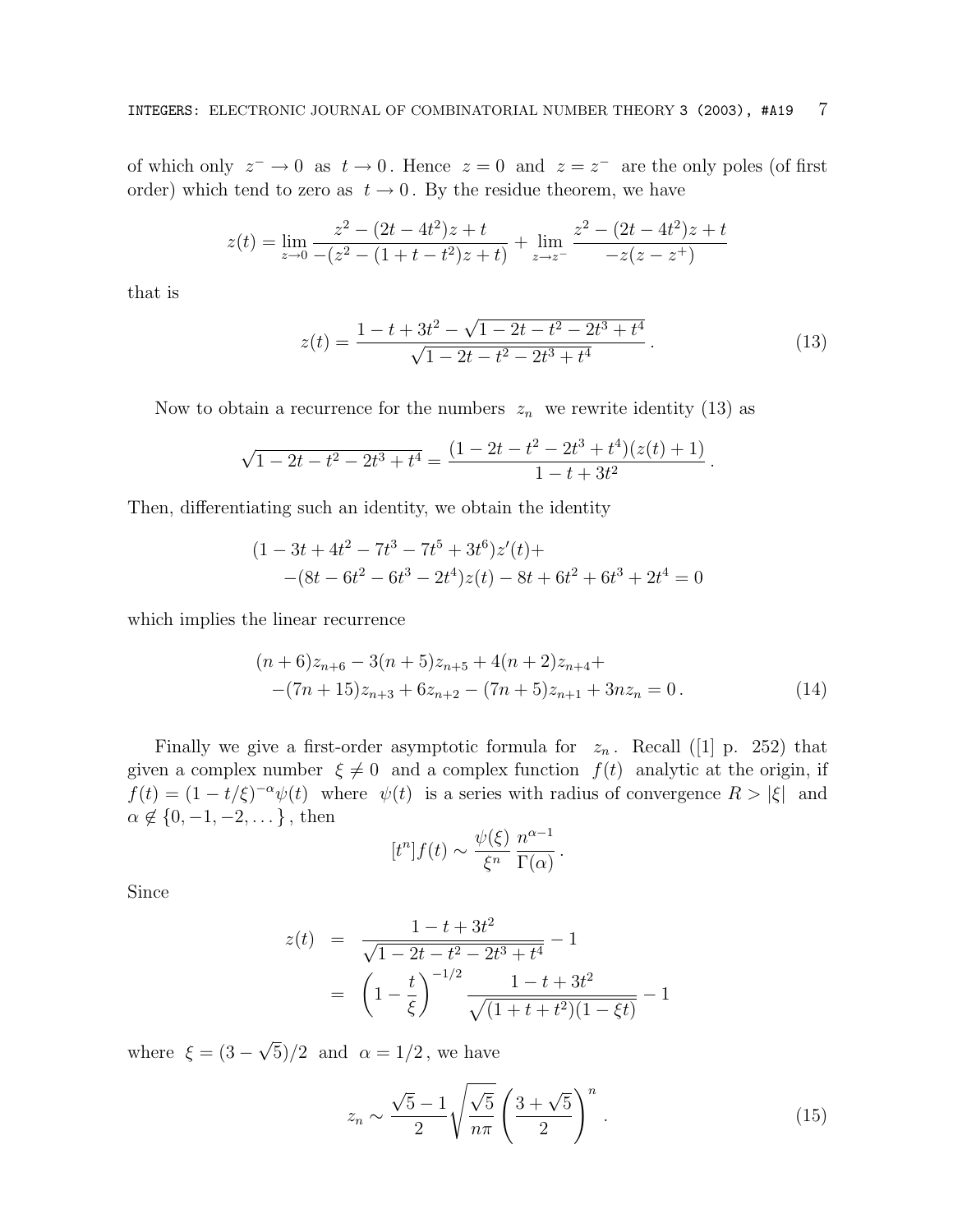In particular

$$
\lim_{n \to \infty} \frac{z_{n+1}}{z_n} = \frac{3 + \sqrt{5}}{2}.
$$
\n(16)

In [11] we proved that for the number  $w_n$  of all central binary strings, without zigzags, of length 2n we have the asymptotic formula

$$
w_n \sim \sqrt{\frac{4}{n\pi\sqrt{5}}} \left(\frac{3+\sqrt{5}}{2}\right)^n.
$$

This implies that

$$
\lim_{n \to \infty} \frac{w_n}{z_n} = \frac{4}{\sqrt{5} - 1} \simeq 3.24
$$

or equivalently  $w_n \simeq 3.24 z_n$ .

# **4. The matrix** Z

In this section we will prove that the matrix

$$
Z = [z_{i,j}]_{i,j\geq 0} = \begin{bmatrix} 0 & 1 & 1 & 1 & 1 & 1 & 1 & 1 & 1 \\ 1 & 0 & 0 & 0 & 0 & 0 & 0 & 0 & 0 \\ 1 & 0 & 4 & 5 & 6 & 7 & 8 & 9 & 10 \\ 1 & 0 & 5 & 6 & 7 & 8 & 9 & 10 & 11 \\ 1 & 0 & 6 & 7 & 12 & 18 & 25 & 33 & 42 \\ 1 & 0 & 7 & 8 & 18 & 30 & 44 & 60 & 78 \\ 1 & 0 & 8 & 9 & 25 & 44 & 70 & 104 & 147 \\ 1 & 0 & 9 & 10 & 33 & 60 & 104 & 168 & 255 \\ 1 & 0 & 10 & 11 & 42 & 78 & 147 & 255 & 412 \\ \dots \end{bmatrix}
$$

has a factorization  $LTL^{t}$  where L is the lower triangular matrix

L = [li,j ]i,j≥<sup>0</sup> = 1 0 1 0 11 0 111 0 1121 0 1132 1 0 1143 3 1 0 1154 6 31 0 1 1 6 5 10 6 4 1 ...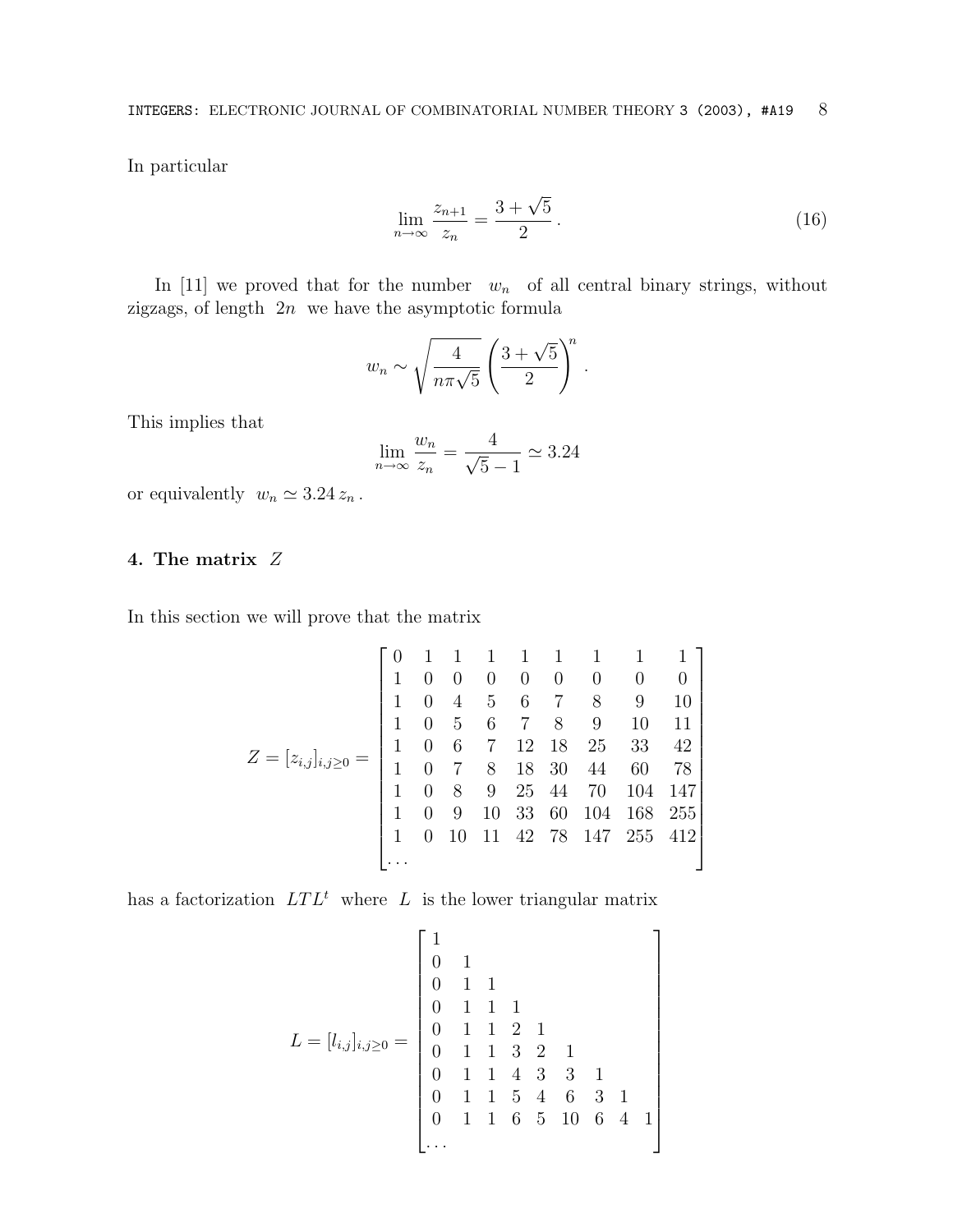with entries given by

$$
l_{i,0} = 0^i
$$
,  $l_{i,j} = \binom{i - \lfloor j/2 \rfloor - 1}{i - j}$  for  $i \ge j > 1$ ,

 $L<sup>t</sup>$  is the transpose of L and T is the tridiagonal matrix

 0 1 100 041 100 041 T = [ti,j ]i,j≥<sup>0</sup> = 100 041 10 0 0 4 ... 

with entries

$$
t_{i,j} = [j \mod 2 = 0] \delta_{i,j+1} + 4[i \mod 2 = 0, i \neq 0] \delta_{i,j} + [i \mod 2 = 0] \delta_{i+1,j}
$$

where the square brackets denote the Iverson notation [6] for the characteristic function of a proposition and  $\delta_{i,j} = [i = j]$  is the usual Kronecker delta.

To prove the stated decomposition it is sufficient to rewrite the series  $Z(x, y)$  in the following way:

$$
Z(x,y) = \frac{x(1-y) + 4x^2y^2 + y(1-y)}{(1-x)(1-y) - x^2y^2}
$$
  
\n
$$
= \frac{x}{1-x} \frac{1}{1 - \frac{x^2}{1-x} \frac{y^2}{1-y}} + 4 \frac{x^2}{1-x} \frac{y^2}{1-y} \frac{1}{1 - \frac{x^2}{1-x} \frac{y^2}{1-y}} + \frac{y^2}{1-y} \frac{1}{1 - \frac{x^2}{1-x} \frac{y^2}{1-y}}
$$
  
\n
$$
= \sum_{k\geq 0} \frac{x^{2k+1}}{(1-x)^{k+1}} \frac{y^{2k}}{(1-y)^k} + 4 \sum_{k\geq 1} \frac{x^{2k}}{(1-x)^k} \frac{y^{2k}}{(1-y)^k} + \sum_{k\geq 0} \frac{x^{2k}}{(1-x)^k} \frac{y^{2k+1}}{(1-y)^{k+1}}
$$
  
\n
$$
= \sum_{h,k\geq 0} \frac{x^h}{(1-x)^{[h/2]}} [k \mod 2 = 0] \delta_{h,k+1} \frac{y^k}{(1-y)^{[k/2]}} + \sum_{h,k\geq 0} \frac{x^h}{(1-x)^{[h/2]}} [k \mod 2 = 0, k \geq 1] \delta_{h,k} \frac{y^k}{(1-y)^{[k/2]}} + \sum_{h,k\geq 0} \frac{x^h}{(1-x)^{[h/2]}} [k \mod 2 = 0] \delta_{h+1,k} \frac{y^k}{(1-y)^{[k/2]}}
$$
  
\n
$$
= \sum_{h,k\geq 0} \frac{x^h}{(1-x)^{[h/2]}} t_{h,k} \frac{y^k}{(1-y)^{[k/2]}}
$$
  
\n
$$
= \sum_{i,j\geq 0} \left( \sum_{h,k\geq 0} l_{i,h} t_{h,k} l_{j,k} \right) x^i y^j
$$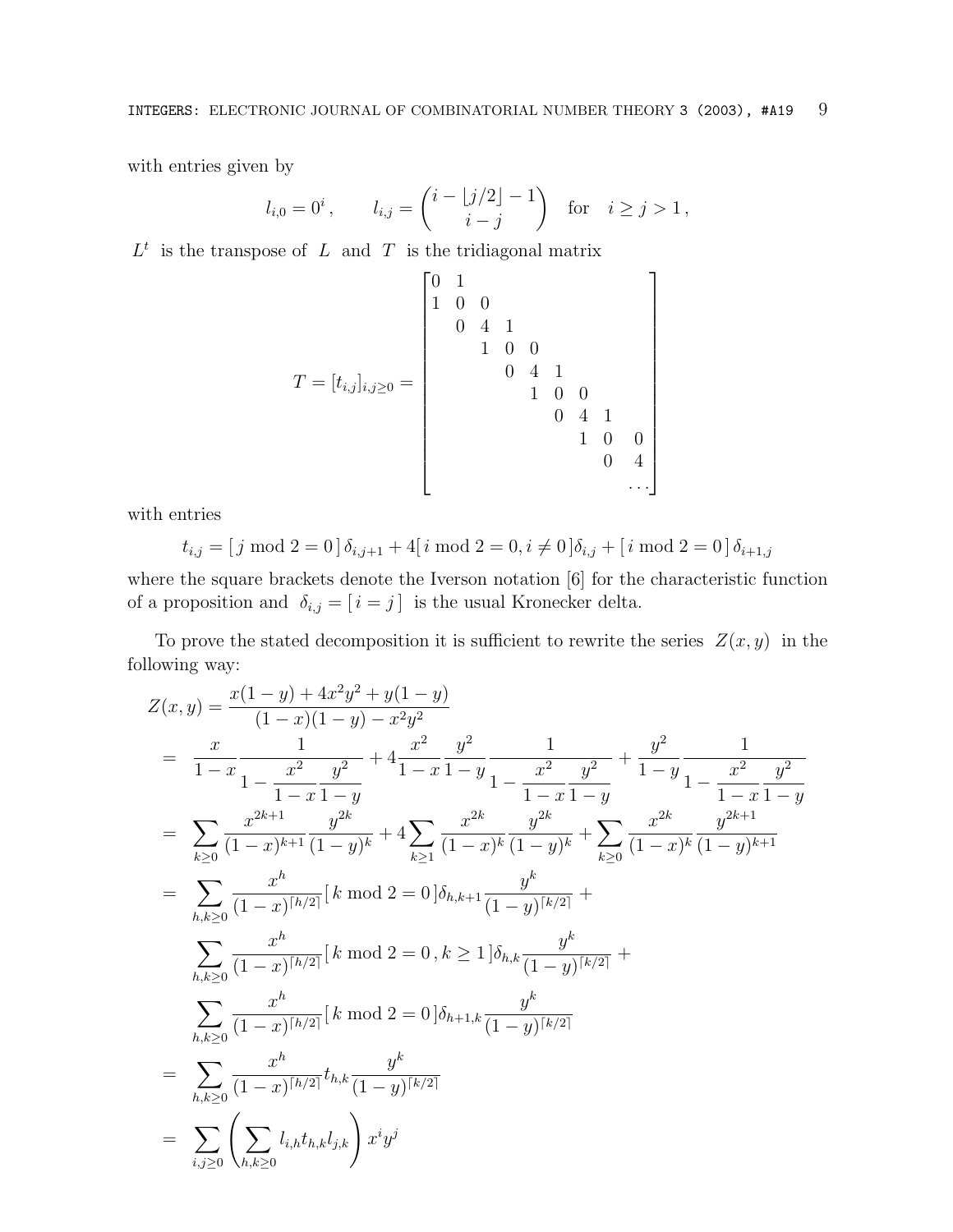where the numbers  $l_{i,j}$  are the coefficients of the series

$$
\sum_{i\geq 1} l_{i,j} x^i = \frac{x^j}{(1-x)^{\lceil j/2 \rceil}}.
$$

Then it follows that

$$
l_{i,j} = \begin{pmatrix} i-j+\lceil j/2 \rceil -1 \\ \lceil j/2 \rceil -1 \end{pmatrix} = \begin{pmatrix} i-\lfloor j/2 \rfloor -1 \\ i-j \end{pmatrix}.
$$

Hence we have the identity

$$
\sum_{h,k\geq 0} l_{i,h} t_{h,k} l_{j,k} = z_{i,j} \tag{17}
$$

which is equivalent to the decomposition  $W = LTL^{t}$ .

## **5. A Riordan Matrix**

In [11] we observed that the numbers  $w_{i,j}$  of all linear binary strings without zigzags with  $i$  1's and  $j$  0's can be used to generate a Riordan matrix. This is also true for the numbers  $z_{i,j}$ . Let  $r_{n,k} = z_{n,n-k}$  for  $k \leq n, n \neq 0, r_{0,0} = 1$  and  $r_{n,k} = 0$  otherwise. Then

R = [rn,k]n,k≥<sup>0</sup> = 1 0 1 401 6 5 01 12 7 6 0 1 30 18 8 7 0 1 70 44 25 9 8 0 1 168 104 60 33 10 9 0 1 412 255 147 78 42 11 10 0 1 ... 

is a Riordan matrix [13, 10]. Indeed also this time we have the recurrence

$$
r_{n+2,k+1} = r_{n+1,k} + r_{n+2,k+2} - r_{n+1,k+1} + r_{n,k+1}
$$
\n(18)

which can be obtained by  $(6)$ . Moreover the matrix R is completely determined by the recurrences

$$
\begin{cases}\n r_{n+2,k+1} = r_{n+1,k} + r_{n,k+1} + r_{n,k+2} + \dots + r_{n,n} \\
 r_{n+2,0} = r_{n+1,0} + r_{n,0} + 2r_{n,1} + \dots + 2r_{n,n} + 3\delta_{n,0}\n\end{cases}
$$

with the initial conditions  $r_{0,0} = 1$ ,  $r_{1,0} = 0$  and  $r_{1,1} = 1$ .

 $\sum_{n\geq k} r_{n,k} t^n$  of the columns of the matrix R have the form  $r_k(t) = g(t)f(t)^k$  where It is easy to see that the recurrence (18) imply that the generating series  $r_k(t) =$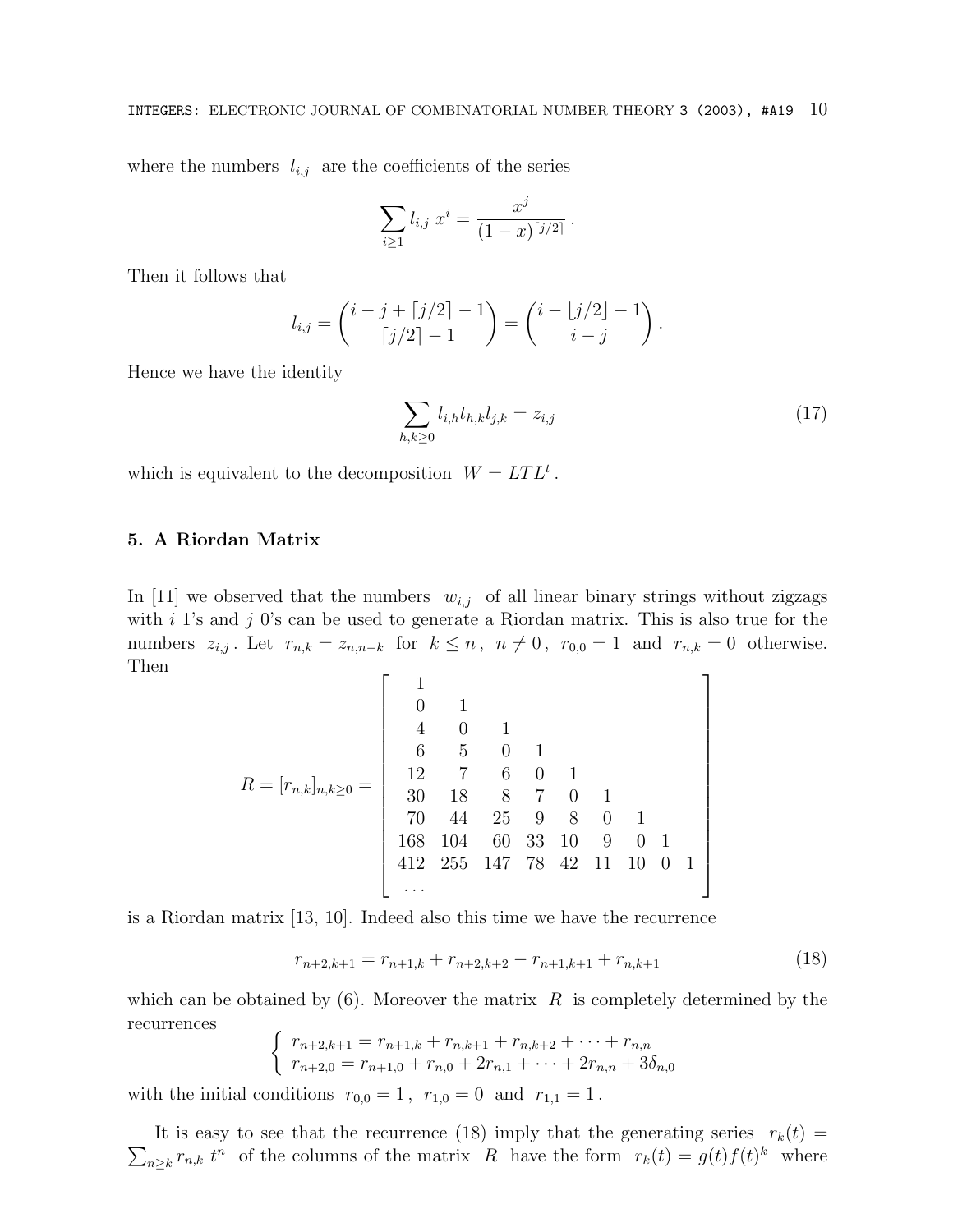$g(t) = r_0(t) = z(t) + 1$  and

$$
f(t) = \frac{1 + t - t^2 - \sqrt{1 - 2t - t^2 - 2t^3 + t^4}}{2}.
$$

This last series is the generating series of the numbers of irreducible secondary structures [16, 15]. Since  $g_0 = 1$ ,  $f_0 = 0$  and  $f_1 \neq 0$ , R is the Riordan matrix

$$
\left(\frac{1-t+3t^2}{\sqrt{1-2t-t^2-2t^3+t^4}}, \frac{1+t-t^2-\sqrt{1-2t-t^2-2t^3+t^4}}{2}\right).
$$

Finally, since (for  $k \ge 1$ )

$$
r_{n,k} = [t^n] g(t) f(t)^k = \left(1 - \frac{t}{\xi}\right)^{-1/2} \frac{1 - t + 3t^2}{\sqrt{(1 + t + t^2)(1 - \xi t)}} f(t)^k
$$

where  $\xi = (3 - \sqrt{5})/2$  and  $\alpha = 1/2$ , using the theorem we recalled in Section 3, it follows that (for every fixed  $k$ )

$$
r_{n,k} \sim \frac{\sqrt{5}-1}{2} \sqrt{\frac{\sqrt{5}}{n\pi}} \left(\frac{3+\sqrt{5}}{2}\right)^n \left(\frac{\sqrt{5}-1}{2}\right)^k = \sqrt{\frac{\sqrt{5}}{n\pi}} \left(\phi+1\right)^n \left(\phi-1\right)^{k+1} \tag{19}
$$

where  $\phi = (1 + \sqrt{5})/2$  is the golden ratio. More in general we have [14]

$$
\sum_{k=0}^{n} a_k r_{n,k} = [t^n] g(t) a(f(t))
$$

where  $a(t)$  is the ordinary generating series for the numbers  $a_k$ . For instance, for  $a_k = 1$  and  $a_k = k$ , we have

$$
\sum_{k=0}^{n} r_{n,k} = [t^n] g(t) f(t) \sim \frac{3 - \sqrt{5}}{2} \sqrt{\frac{\sqrt{5}}{n\pi}} \phi^{2n}
$$

$$
\sum_{k=0}^{n} k r_{n,k} = [t^n] g(t) \frac{f(t)}{1 - f(t)} \sim \sqrt{\frac{\sqrt{5}}{n\pi}} \phi^{2n+2}.
$$

### **6. Cyclic species and generating series**

The theory of species allows to interpret combinatorially several algebraic operations on formal series. As well known [9, 1, 5] ordinary species, linear species and cyclic species correspond to the combinatorics of sets, linearly ordered sets and cycles, respectively. Moreover their cardinalities are the exponential series, the ordinary power series and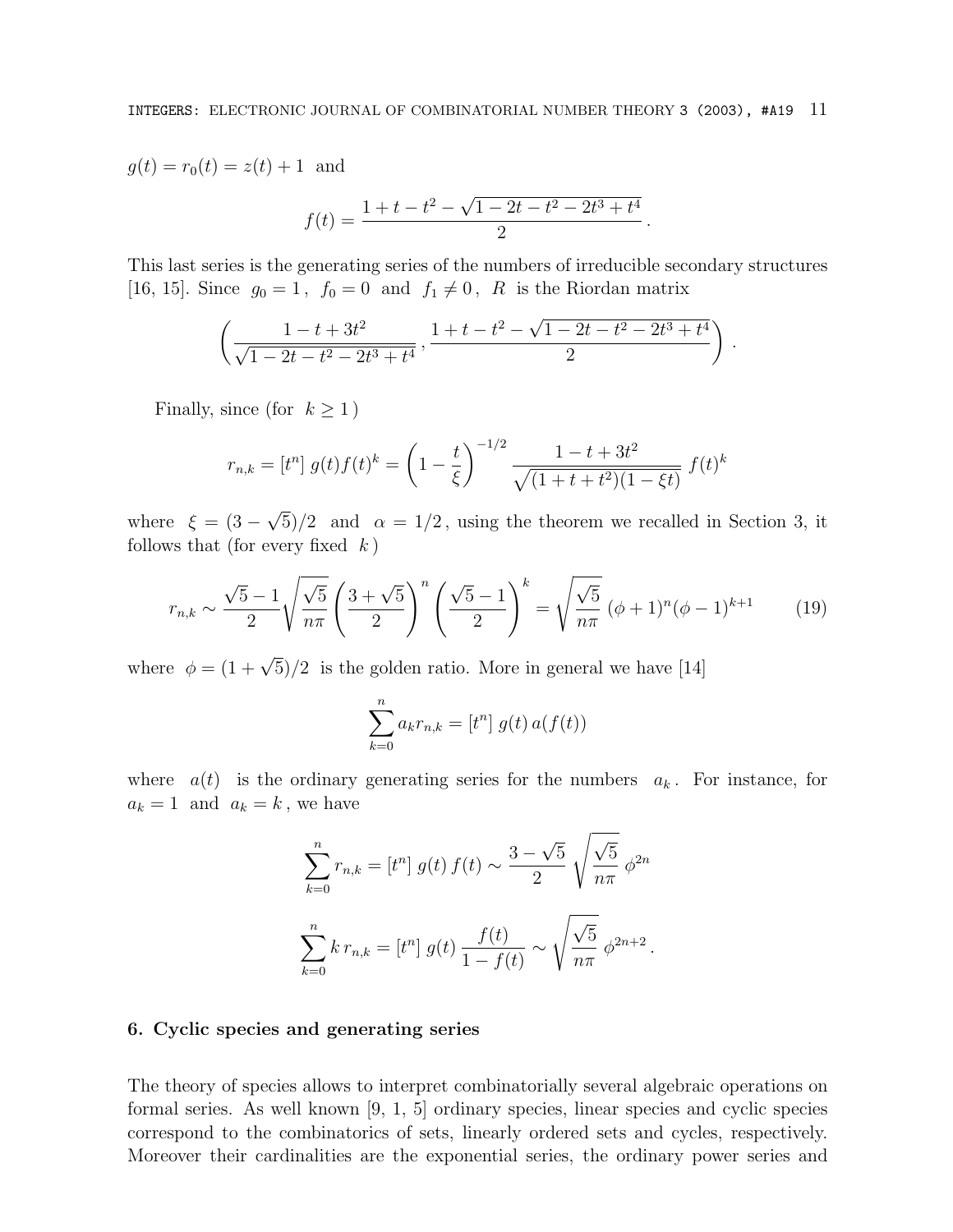the logarithmic series. In this way several combinatorial operations on species become algebraic operations on series. In particular if a species  $S$  can be expressed by means of sums, products and compositions of other species  $S_1, \ldots, S_k$  then its cardinality can be expressed in the same way in terms of the cardinalities of  $S_1, \ldots, S_k$ . This is true also for types, considering as cardinalities the indicatrice series.

In this section we consider the cyclic species of circular binary strings without zigzags and we show that it can be decomposed in more elementary species. This decomposition allows to compute the logarithmic series for the numbers  $s_n$  and  $z_{m,n}$  and above all it allows to obtain the indicatrice series for types (see next section).

Let  $\mathcal Z$  be the cyclic species of circular binary strings without zigzags and let  $\mathcal Z^{\geq 2}$  be the cyclic species of circular binary strings without zigzags with maximal blocks of length at least 2. Then clearly  $\mathcal{Z} = 2\mathcal{X} + \mathcal{Z}^{\geq 2}$  where  $\mathcal X$  is the linear species of singletons.

Let C be a cycle and  $\alpha \in \mathcal{Z}^{\geq 2}[C]$ . Decompose  $\alpha$  in its maximal blocks of 1's and 0's. Then pair each maximal block of 1's with the next maximal block of 0's. For instance, if  $\alpha = 110001111001$  then we have the grouping  $\alpha = 11(000)||(1111)(00)||(1.111)(0.111)(0.111)$ The square brackets define a cyclic partition  $[5]$  of the cycle  $C$ , while the parenthesis inside the square brackets define a linear partition of an interval in two classes of size  $\geq$  2. The blocks determined by the square brackets will be called *external blocks*.

Hence we have that to give a structure of species  $\mathcal{Z}^{\geq 2}$  on a cycle C is equivalent to assign a cyclic partition  $\pi$  of C and then to assign on each class of  $\pi$  a pair of disjoint intervals with at least 2 elements whose union is all the class. So it follows that

$$
\mathcal{Z}^{\geq 2} = \mathcal{L} \circ (\mathcal{G}^{\geq 2} \cdot \mathcal{G}^{\geq 2}) \tag{20}
$$

where  $\mathcal L$  is the logarithmic species (or the uniform cyclic species) and  $\mathcal G$  is the geometric species (or the uniform linear species). Relation (20) implies that

$$
\begin{aligned}\n\text{Card}(\mathcal{Z}^{\geq 2}; t) &= \text{Card}(\mathcal{L}; t) \circ \text{Card}(\mathcal{G}^{\geq 2}; t)^2 \\
&= \ln \frac{1}{1-t} \circ \left(\frac{t^2}{1-t}\right)^2 \\
&= \ln \frac{(1-t)^2}{1-2t+t^2-t^4}\n\end{aligned}
$$

that is

$$
\mathbf{Card}(\mathcal{Z}^{\geq 2};t) = \ln \frac{1}{1 - 2t + t^2 - t^4} - 2\ln \frac{1}{1 - t}.
$$
 (21)

Since  $\mathcal{Z} = 2\mathcal{X} + \mathcal{Z}^{\geq 2}$ , it follows that

$$
\mathbf{Card}(\mathcal{Z};t) = \sum_{n\geq 1} s_n \frac{t^n}{n} = \ln \frac{1}{1 - 2t + t^2 - t^4}.
$$
 (22)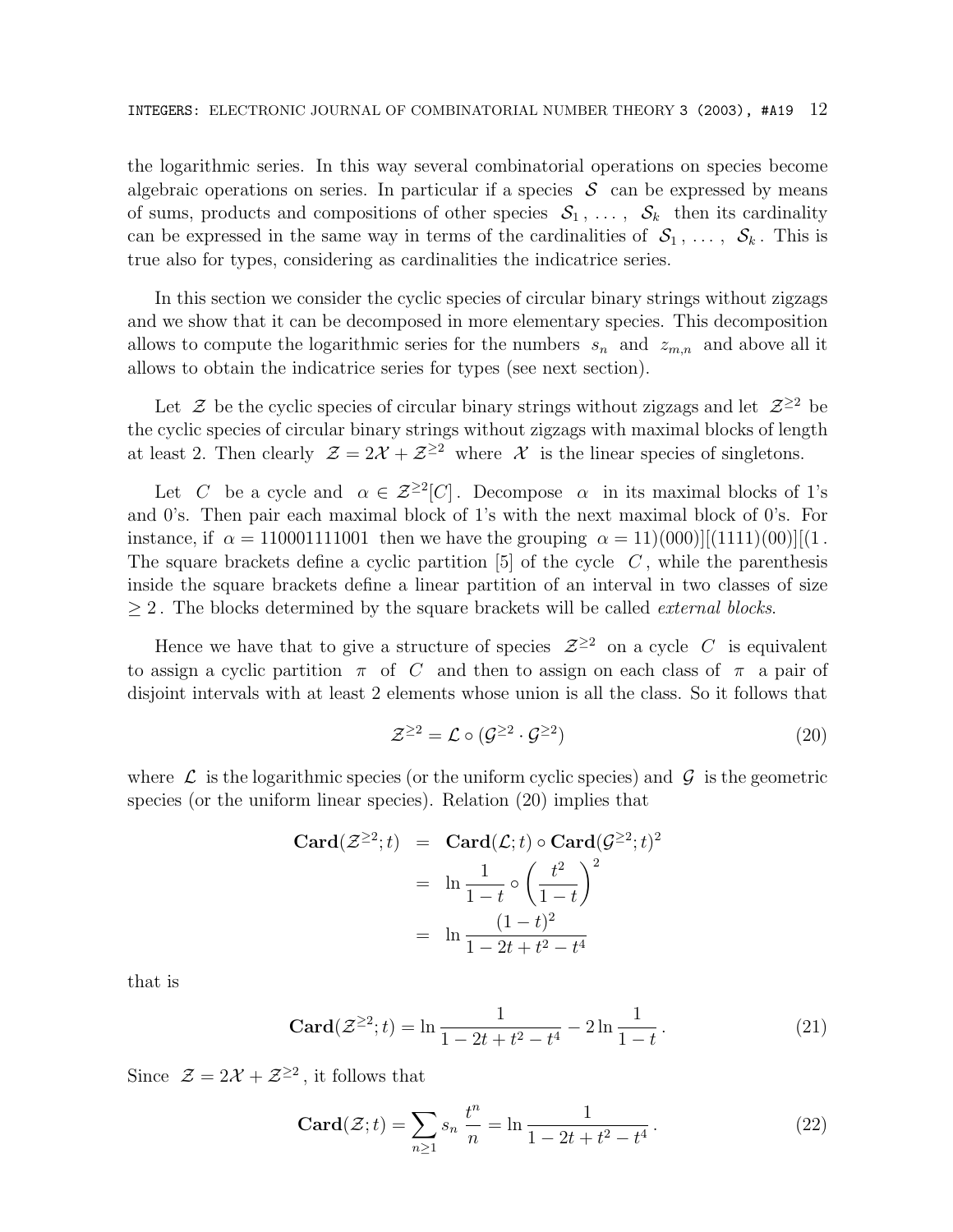This is the logarithmic generating series for the numbers  $s_n$ . This identity can be obtained directly by (8) using the formula

$$
\sum_{n\geq 1} s_n \frac{t^n}{n} = \int_0^t \frac{S(u) - S(0)}{u} \, \mathrm{d}u \, .
$$

To obtain a generating series for the numbers  $z_{m,n}$  we can consider the weighted cyclic species  $\mathcal{Z}_{x,y}$  where each maximal block of 1's have weight x and each block of 0's have weight  $y$ . Then, exactly as before, we have

$$
\mathcal{Z}_{x,y}^{\geq 2} = \mathcal{L} \circ (\mathcal{G}_x^{\geq 2} \cdot \mathcal{G}_y^{\geq 2}) \tag{23}
$$

where  $\mathcal{G}^{\geq 2}_x$  is the weighted linear species of the linear orders of size at least 2 with weight  $x$ . Hence we have

$$
\begin{array}{rcl}\n\mathbf{Card}(\mathcal{Z}_{x,y}^{\geq 2};t) & = & \mathbf{Card}(\mathcal{L};t) \circ (\mathbf{Card}(\mathcal{G}_x^{\geq 2};t) \cdot \mathbf{Card}(\mathcal{G}_y^{\geq 2};t)) \\
& = & \ln \frac{1}{1-t} \circ \left( \frac{x^2 t^2}{1-xt} \frac{y^2 t^2}{1-yt} \right) \\
& = & \ln \frac{(1-xt)(1-yt)}{1-xt-yt+xyt^2-x^2y^2t^4}\n\end{array}
$$

that is

$$
\operatorname{Card}(\mathcal{Z}_{x,y}^{\geq 2};t) = \ln \frac{1}{1 - xt - yt + xyt^2 - x^2y^2t^4} - \ln \frac{1}{(1 - xt)(1 - yt)}.
$$

Since  $\mathcal{Z}_{x,y} = \mathcal{X}_x + \mathcal{X}_y + \mathcal{Z}_{x,y}^{\geq 2}$ , we have

$$
\operatorname{Card}(\mathcal{Z}_{x,y};t)=\ln\frac{1}{1-xt-yt+xyt^2-x^2y^2t^4}.
$$

In particular, for  $t = 1$ , we obtain the series

$$
\sum_{m+n\geq 1} z_{m,n} \frac{x^m y^n}{m+n} = \ln \frac{1}{1-x-y+xy-x^2y^2}
$$
 (24)

from which we have that

$$
z_{m,n} = (m+n)[x^m y^n] \ln \frac{1}{1-x-y+xy-x^2y^2}.
$$

Identity (24) can also be obtained by (5) using the formula

$$
\sum_{m+n\geq 1} z_{m,n} \frac{x^m y^n}{m+n} = \int_0^x Z\left(t, \frac{y}{x}t\right) \frac{\mathrm{d}t}{t}.
$$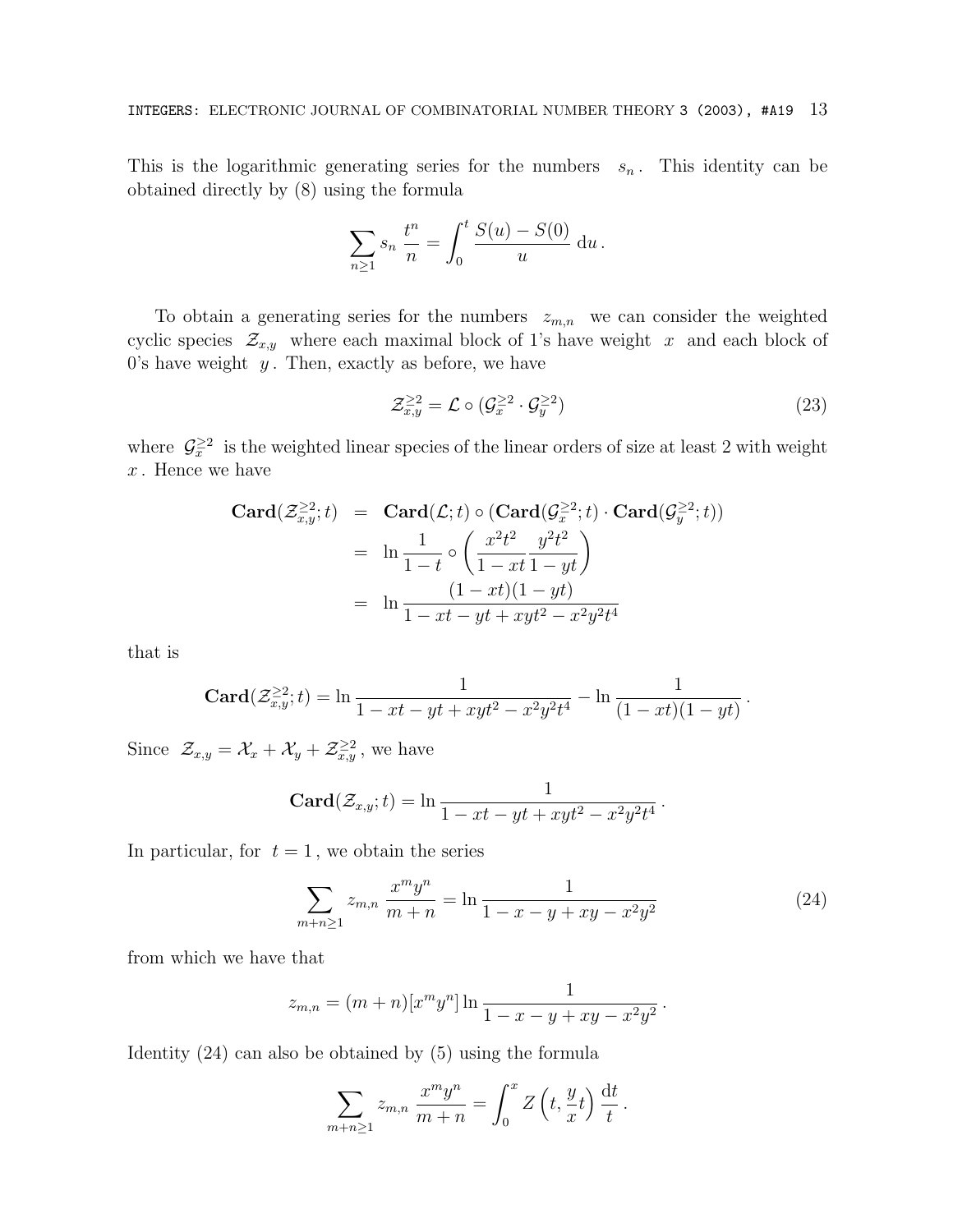**Third formula.** We can obtain another explicit formula for the numbers  $z_{m,n}$  expanding the series  $\text{Card}(\mathcal{Z}_{x,y}^{\geq 2};1)$ . Indeed we have

$$
\begin{split}\n\text{Card}(\mathcal{Z}_{x,y}^{\geq 2};1) &= \ln \frac{1}{1-x^2} \frac{y^2}{1-y} \\
&= \sum_{k\geq 1} \frac{1}{k} \left(\frac{x^2}{1-x}\right)^k \left(\frac{y^2}{1-y}\right)^k \\
&= \sum_{k\geq 1} \frac{1}{k} \sum_{m\geq 0} {m-k-1 \choose k-1} x^m \sum_{n\geq 0} {n-k-1 \choose k-1} y^n \\
&= \sum_{m,n\geq 0} \left[ \sum_{k\geq 1} {m-k-1 \choose k-1} {n-k-1 \choose k-1} \frac{m+n}{k} \right] \frac{x^m y^n}{m+n}.\n\end{split}
$$

Hence, for  $m, n \geq 2$ , we have the identity

$$
z_{m,n} = \sum_{k \ge 0} {m-k-2 \choose k} {n-k-2 \choose k} \frac{m+n}{k+1}.
$$
 (25)

## **7. Types**

Let  $\tilde{z}_{m,n}$  be the number of  $(0, 1)$ -necklaces without zigzags with m 1's and n 0's. Equivalently  $\widetilde{z}_{m,n}$  is the number of types of circular binary strings without zigzags with m 1's and n 0's. See [9, 1] for the theory of types of structures and [5] for the theory of type of cyclic structures.

Since  $\mathcal{Z}^{\geq 2}_{x,y} = \mathcal{L} \circ (\mathcal{G}^{\geq 2}_x \cdot \mathcal{G}^{\geq 2}_y)$ , it follows that the corresponding species of types is given by

$$
\widetilde{\mathcal{Z}_{x,y}^{\geq 2}} = \mathcal{L} \circ (\widetilde{\mathcal{G}_x^{\geq 2} \cdot \mathcal{G}_y^{\geq 2}}) = \mathcal{L}^{\circlearrowleft} \circlearrowleft (\mathcal{G}_x^{\geq 2} \cdot \mathcal{G}_y^{\geq 2})\,.
$$

Similarly, if  $\mathcal{Z}_{x,y,k}^{\geq 2}$  is the cyclic species of all circular binary strings without zigzags with exactly  $k$  external blocks, then

$$
\mathcal{Z}_{x,y,k}^{\geq 2} = \frac{\mathcal{X}^k}{k} \circ (\mathcal{G}_x^{\geq 2} \cdot \mathcal{G}_y^{\geq 2})
$$

and consequently

$$
\widetilde{\mathcal{Z}^{\geq 2}_{x,y,k}} = \left(\frac{\mathcal{X}^k}{k}\right)^{\circlearrowleft} \circlearrowleft (\mathcal{G}^{\geq 2}_x \cdot \mathcal{G}^{\geq 2}_y \right).
$$

Hence it follows that

$$
\mathbf{Card}(\widetilde{\mathcal{Z}_{x,y,k}}^2;t) = Z_k\left(\frac{x^2t^2}{1-xt}\frac{y^2t^2}{1-yt}, \frac{x^4t^4}{1-x^2t^2}\frac{y^4t^4}{1-y^2t^2}, \dots, \frac{x^{2k}t^{2k}}{1-x^kt^k}\frac{y^{2k}t^{2k}}{1-y^kt^k}\right)
$$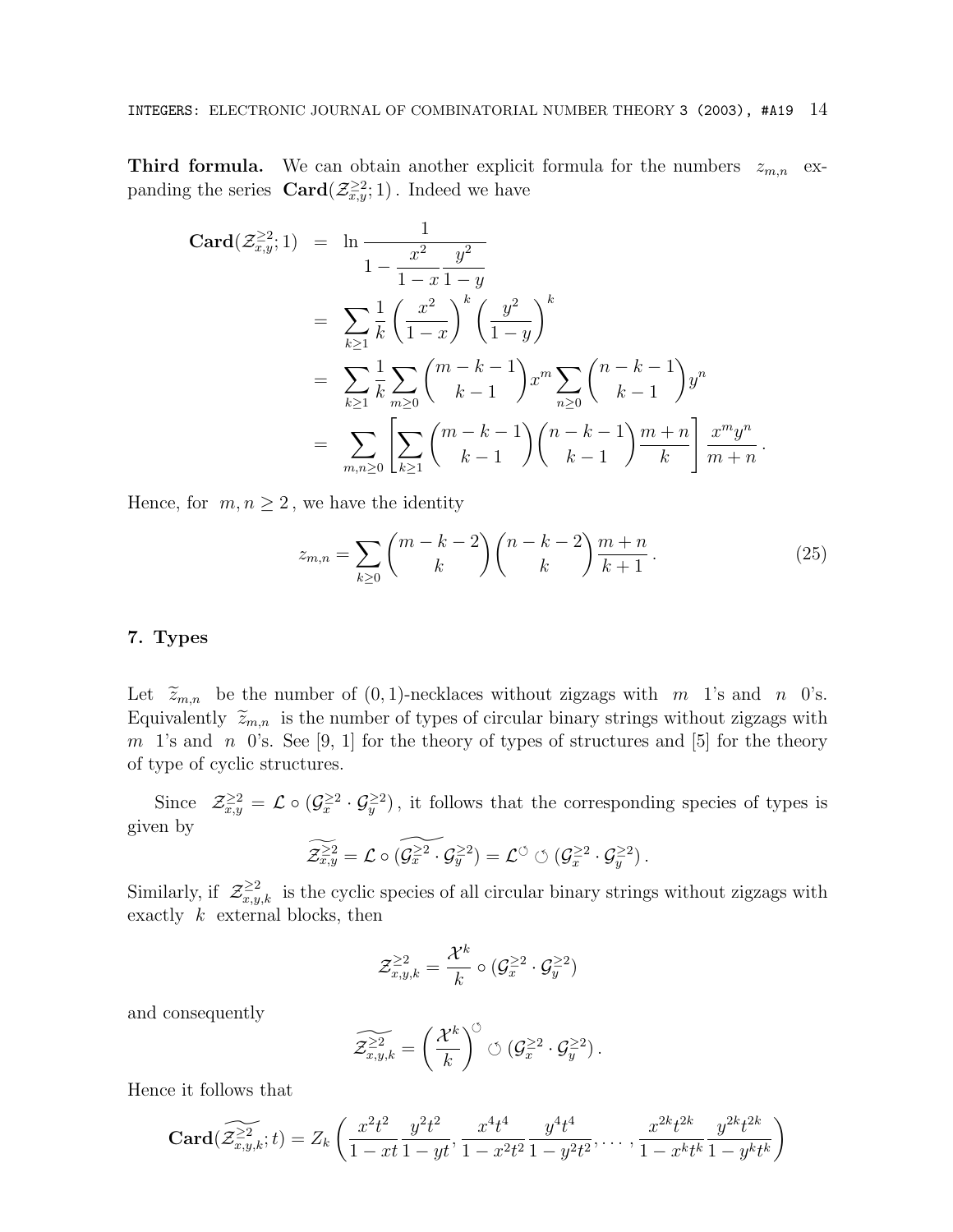where

$$
Z_k(x_1, x_2, \dots, x_k) = \frac{1}{k} \sum_{d|k} \varphi(d) x_d^{k/d}
$$

is the indicatrice series for k-cycles [1, 9, 5], where  $\varphi$  is the Euler function. Then, for  $t = 1$ , we have

$$
\begin{split}\n &\mathbf{Card}(\widehat{\mathcal{Z}}_{x,y,k}^{\geq 2};1)=\\
 &= \frac{1}{k}\sum_{d|k}\varphi(d)\left(\frac{x^{2d}}{1-x^{d}}\frac{y^{2d}}{1-y^{d}}\right)^{k/d} \\
 &= \frac{1}{k}\sum_{d|k}\varphi(d)\frac{(x^{d})^{2k/d}}{1-x^{d}}\frac{(y^{d})^{2k/d}}{1-y^{d}} \\
 &= \frac{1}{k}\sum_{d|k}\varphi(d)\sum_{m\geq 0}\binom{m-k/d-1}{k/d-1}x^{md}\sum_{n\geq 0}\binom{n-k/d-1}{k/d-1}y^{nd} \\
 &= \sum_{m,n\geq 0}\frac{1}{k}\sum_{d|k}\binom{m-k/d-1}{k/d-1}\binom{n-k/d-1}{k/d-1}\varphi(d)\,x^{md}y^{nd} \\
 &= \sum_{m,n\geq 0}\frac{1}{k}\sum_{d|m,\,d|n}\binom{m/d-k/d-1}{k/d-1}\binom{n/d-k/d-1}{k/d-1}\varphi(d)\,x^{m}y^{n} \\
 &= \sum_{m,n\geq 0}\left[\frac{1}{k}\sum_{d|m,\,d|n}\binom{m/d-k/d}{k/d}\frac{k/d}{(m-k)/d}\binom{n/d-k/d}{k/d}\frac{k/d}{(n-k)/d}\varphi(d)\right]\,x^{m}y^{n}.\n\end{split}
$$

It follows that the number of all  $(0, 1)$ -necklaces without zigzags with m 1's, n 0's and  $k$  external blocks is given by

$$
\widetilde{z}_{m,n}(k) = \sum_{d|(m,n,k)} \binom{(m-k)/d}{k/d} \binom{(n-k)/d}{k/d} \frac{k\varphi(d)}{(m-k)(n-k)}\tag{26}
$$

where  $(m, n, k)$  is the greatest common divisor of m, n and k. Then, since  $\widetilde{z}_{m,n} = \sum_{k \geq 1} \widetilde{z}_{m,n}(k)$ , we have

$$
\widetilde{z}_{m,n} = \sum_{k \ge 1} \left[ \sum_{d | (m,n,k)} \binom{(m-k)/d}{k/d} \binom{(n-k)/d}{k/d} \frac{k\varphi(d)}{(m-k)(n-k)} \right] \tag{27}
$$

where in the sum the index k is at most  $\min(m/2, n/2)$ . In particular we have

$$
\widetilde{z}_n = \widetilde{z}_{n,n} = \sum_{k=1}^{\lfloor n/2 \rfloor} \left[ \sum_{d \mid (n,k)} \binom{(n-k)/d}{k/d}^2 \frac{k\varphi(d)}{(n-k)^2} \right]. \tag{28}
$$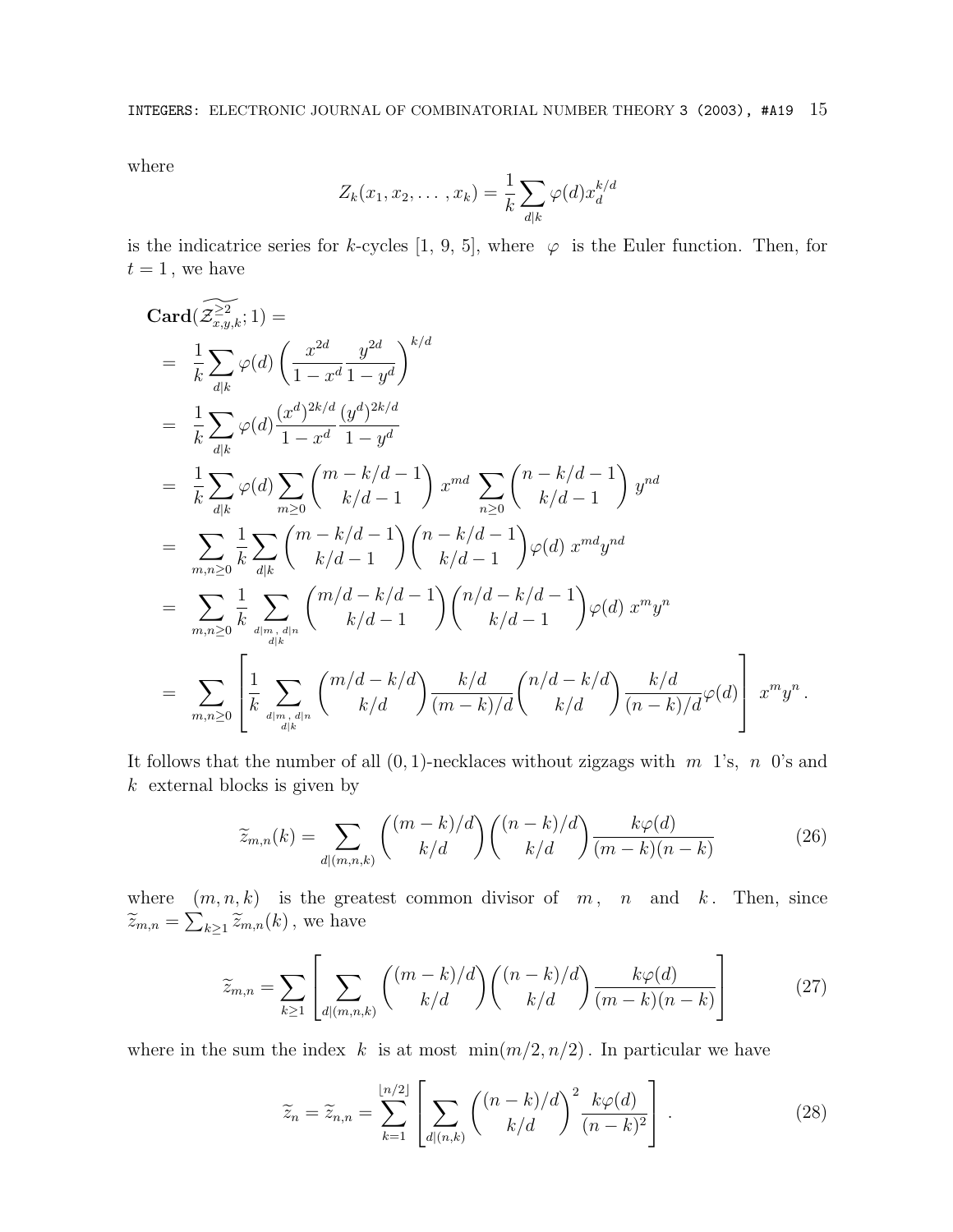| $\overline{\widetilde{z}_{m,n}}$ |   |                  | $\overline{2}$   | 3 | 4                | 5              | 6  |    | 8  | 9                | 10  |
|----------------------------------|---|------------------|------------------|---|------------------|----------------|----|----|----|------------------|-----|
| 0                                | 0 |                  |                  |   |                  | 1              | 1  | 1  | 1  | 1                | 1   |
| 1                                | 1 |                  | $\left( \right)$ | 0 | $\left( \right)$ | 0              | 0  | 0  | 0  | $\left( \right)$ | 0   |
| $\overline{2}$                   | 1 | $\left( \right)$ | 1                | 1 | 1                | 1              | 1  | 1  | 1  | 1                | 1   |
| 3                                | 1 | 0                | 1                |   | 1                | 1              | 1  | 1  | 1  | 1                | 1   |
| 4                                | 1 | 0                | 1                | 1 | $\overline{2}$   | $\overline{2}$ | 3  | 3  | 4  | 4                | 5   |
| $\overline{5}$                   | 1 | 0                | 1                | 1 | $\overline{2}$   | 3              | 4  | 5  | 6  | 7                | 8   |
| 6                                | 1 | 0                | 1                | 1 | 3                | 4              | 7  | 8  | 11 | 14               | 17  |
| 7                                | 1 | 0                | 1                | 1 | 3                | 5              | 8  | 12 | 17 | 23               | 30  |
| 8                                | 1 |                  | 1                | 1 | 4                | 6              | 11 | 17 | 27 | 37               | 52  |
| 9                                |   |                  |                  |   | 4                | 7              | 14 | 23 | 37 | 57               | 82  |
| 10                               |   |                  |                  |   | 5                | 8              | 17 | 30 | 52 | 82               | 128 |

Figure 2: Numbers of types of circular binary strings without zigzags.

See Figure for the first values of  $\tilde{z}_{m,n}$ . The first few values of  $\tilde{z}_n$  are: 0, 1, 1, 2, 3, 7, 12, 27, 57, 128, 285, 659, 1518, 3561, 8389, 19936, 47607, 114397, 276018, 669035.

When  $(m, n) = 1$  identity (27) simplifies in

$$
\widetilde{z}_{m,n} = \sum_{k \ge 1} \binom{m-k}{k} \binom{n-k}{k} \frac{k}{(m-k)(n-k)}.
$$
\n(29)

Finally consider the number  $\widetilde{s}_n$  of all  $(0, 1)$ -necklaces of length n without zigzags. Then

$$
\widetilde{s}_n = \sum_{k=0}^n \widetilde{z}_{n,n-k} \, .
$$

The first few values of  $\tilde{s}_n$  are: 0, 2, 2, 2, 3, 4, 5, 6, 8, 10, 15, 20, 31, 42, 64, 94, 143, 212, 329, 494, 766, 1170, 1811, 2788, 4341.

**Acknowledgments.** The authors are grateful to Gian-Carlo Meloni, Douglas Rogers and the referee for useful suggestions and comments.

# **References**

- [1] F. Bergeron, G. Labelle, P. Leroux, "Combinatorial Species and Tree-like Structures", Encyclopedia of Mathematics and Its Applications **67**, Cambridge University Press, Cambridge, 1998.
- [2] L. Comtet, "Advanced Combinatorics", Reidel, Dordrecht-Holland, Boston, 1974.
- [3] F. Dai, M. Dhawan, C. Wu, J. Wu, On Solutions to a Seating Problem. 2002 ISCA International Conference on Parallel and Distributed Computing Systems, 2002.
- [4] P. Flajolet, R. Sedgewick, "An Introduction to the Analysis of Algorithms", Addison-Wesley 1996.